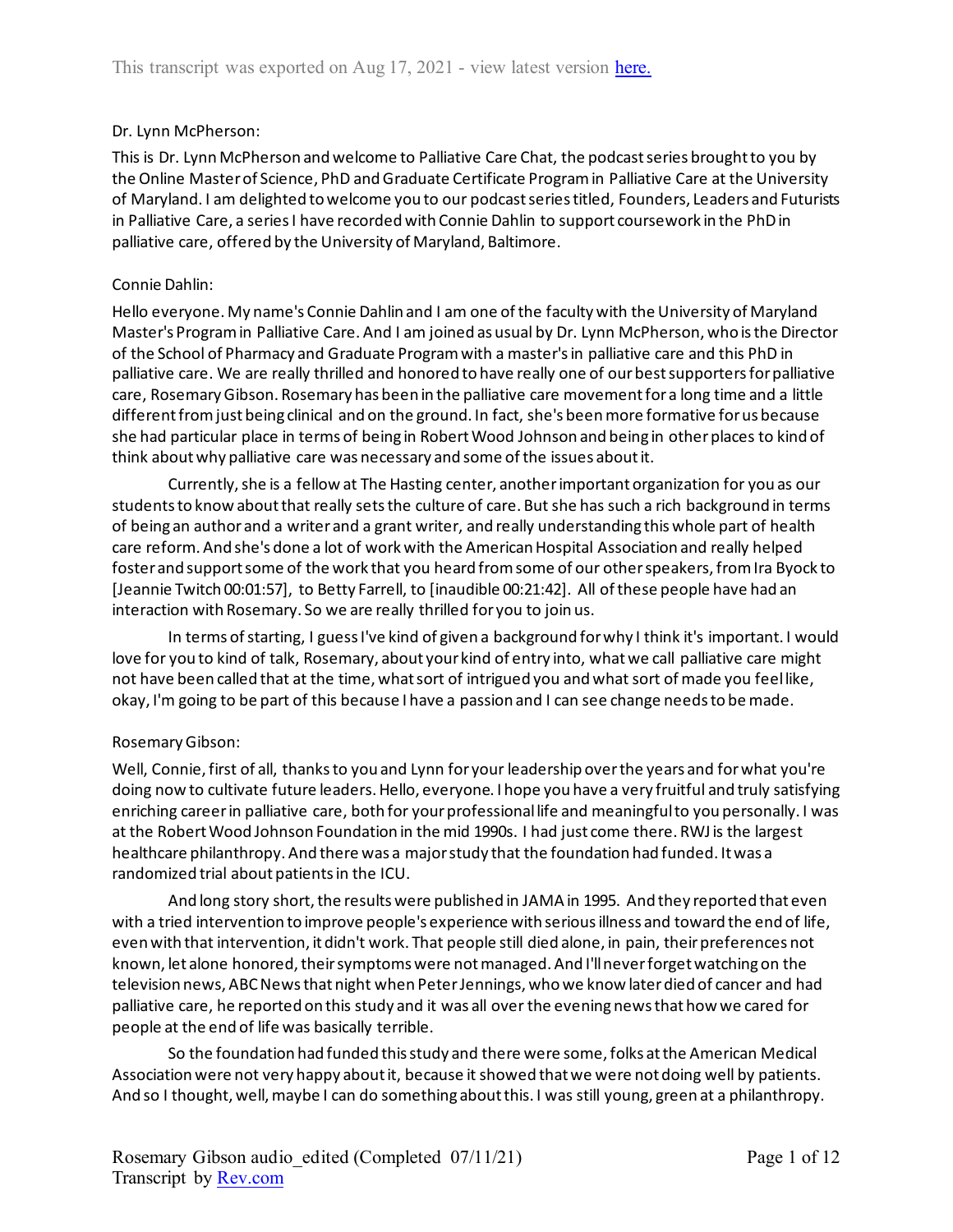At that time being in a philanthropy, you had a lot of flexibility and freedom. We were called social entrepreneurs back then. So I would say, well, maybe we could do something. And the response I got was Oh, no, you can't do that. It won't work. The academic centers are just too tough to take on.

But then there was something that was happening that changed everything. So Connie and Lynn you remember the name of a person that had 90% household recognition name, And that was Dr. Jack Kevorkian.

Dr. Lynn McPherson:

Oh, gosh.

## Rosemary Gibson:

If you want to know what prompted palliative care, it wasn't studies, studies help. They provided the data, but you had a physician out there and you'd see him on headline news even on 60 Minutes, he was helping people with serious illness end their lives with physician assisted suicide. And I'll never forget watching a 60 Minutes segment with Dr. Jack Kevorkian, a physician from Michigan. And he helped on live TV, a gentleman who wanted to end his life. And that caused such a, my term mortification, among leaders in medicine, the American Medical Association. It takes a lot to rattle the AMA. And so what that did was it created the will and the realization and openness that we needed to do something. And that's what we needed. And this is a great lesson. If you want to make social change, you need something that lights up everybody. It's not a political, it was across the board that we have failed. And that gave an opening for physicians, for nurses, for others to say, you know what, we're not really good at this.

And the first grant that I worked on is with the American Medical Association to create a 101 course in palliative medicine. And it was exquisite. And it was done by Dr. Charles von Gunten, who was the lead author of EPEC, Educating Physicians on End-of-life Care with Dr. Linda Emmanuel, who was at the AMA. And the response to that was absolutely extraordinary. There was a physician from the Marshfield clinic who said, "This is like feeding manna to hungry people." We have to remember that at that time, there were maybe one or two hospitals that had something called palliative care. It was Kathy Foley at Sloan Kettering, but it was small. It basically didn't exist except for a few people who were doing it individually.

So I went to some of the EPEC trainings, and I just saw the reaction of physicians. They were never taught how to do this. And as I said earlier, before we got started, if you picked up a medical or nursing textbook, you would never know anybody ever died. And so we started to change, well, I'll get to that in a minute. So I went to some of the EPEC trainings, and they use the best of pedagogical methods for teaching, and there was role playing. And I saw that physicians felt comfortable. One woman stood up and said, "I'm an ICU physician. And I just learned today that the way I then extubating patients has been wrong all my entire life and I've been teaching generations of students wrong way. I have been causing unnecessary suffering to my patients." This is what was coming out.

And I'll never forget Charles von Gunten, who was then at Northwestern, he said, "I remember as a resident, there was a patient who was in great distress. And he walked in the room, said something [inaudible 00:08:44] and walked out. And he said, he did that because he didn't know what else to do." So there was this opening. And EPEC took off. It's been gone around the world from what I understand. And it was a trainer-trainer model, not centralized, but bottom up. And I said, well, we need something for nursing. And I remember Dr. Betty Farrell calling up, she had an idea for a project. And I said, Betty, we need an EPEC for nursing. And Betty Farrell just took that and ran with it and created a 101 course in palliative nursing and did it for all different levels of nursing. And that too has gone around the world,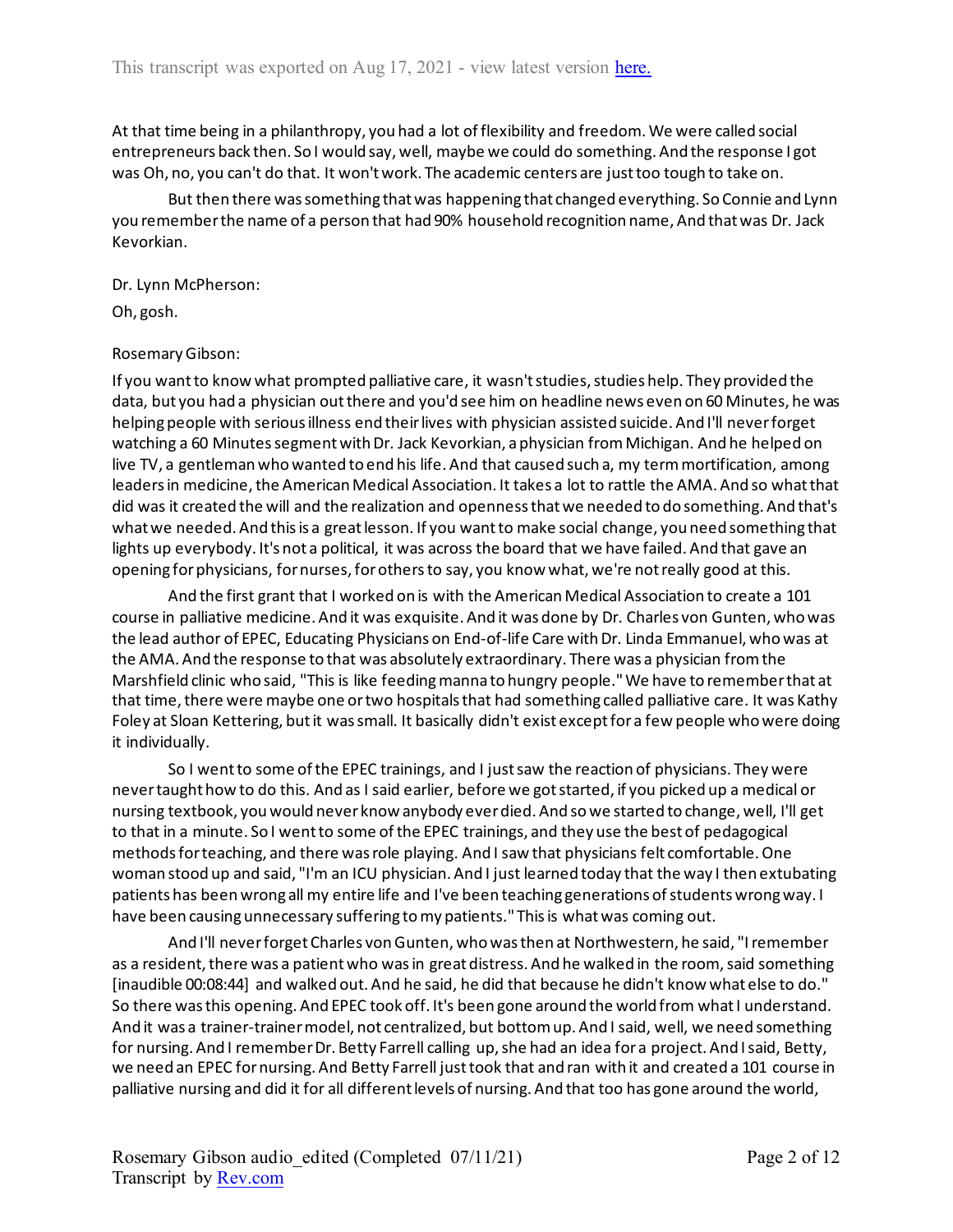translated in multiple languages. I call ELNEC the story of the loaves and fishes. And I felt terrible when the money was running out, but Betty and her team just kept going and going because it was the right thing to do.

And once again, I'll never forget the evaluations. What people wrote about their EPEC training. The nurses was, absolutely stunning. This was meaningful to people personally and professionally. This was not what we see so much in healthcare today, top-down, you better do this. This was a true grassroots movement of people who knew either through their family life, people they've seen in their own families or what they saw in a clinical care setting that said, this is terrible. And that was a huge force coupled with a societal factor of Jack Kevorkian out there doing what he was doing saying, we got to do better. That just lit this bonfire. And the first thing we had to do was help people know how to take care of people with serious illness.

There was a lot of end of life focus back then for palliative care because of what Kevorkian was doing, but now it's migrated to, this is just good care of people with serious illness. So that's how it got started. And that was the beginning of a \$250 million investment by the Robert Wood Johnson Foundation. And I had the privilege of being the architect of the programmatic side over that for about 10, 12 years.

Dr. Lynn McPherson:

Wow.

Connie Dahlin:

Wow.

# Rosemary Gibson:

And we can go into the sequence. The first one was, I can keep talking, but please interrupt me-

# Connie Dahlin:

[crosstalk 00:11:14] No, no, no, please. I think this is really important because I think, Rosemary, one thing that you have done that nobody else had really mentioned is I think this embarrassment of palliative care. We've talked about Kubler-Ross, we've talked about Florence Wald, we've talked about [Sicily Center 00:11:27]. We didn't kind of talk about this person Jack Kevorkian in the United States of how much that effect. So I think it's important for our students to kind of remember that while we sometimes think of this as a kumbaya moment, that there's been some social pieces that have happened and continue to happen. If you think about the whole Death With Dignity movement, and so I think this is really important. So please go on because you're bringing up things because you are so in the middle from a very different perspective, and that's exactly what we need these leaders to hear, that there's a clinical perspective, there's a historical perspective, there's a philanthropy perspective.

# Rosemary Gibson:

And all these wonderful clinical and other people I met are just extraordinary people. And I saw my job as a philanthropy is simply putting gas in them, giving them money for gas for their cars so they can go and do what was their passion and what they were really smart at doing. But there's a, you reminded me of something like Connie, that hospice was out there, but it was out there and it was viewed as something separate. That's what they do in hospice there. And for many years, the great people in hospice were toiling out there. And we need to bring that type of care into the settings where still back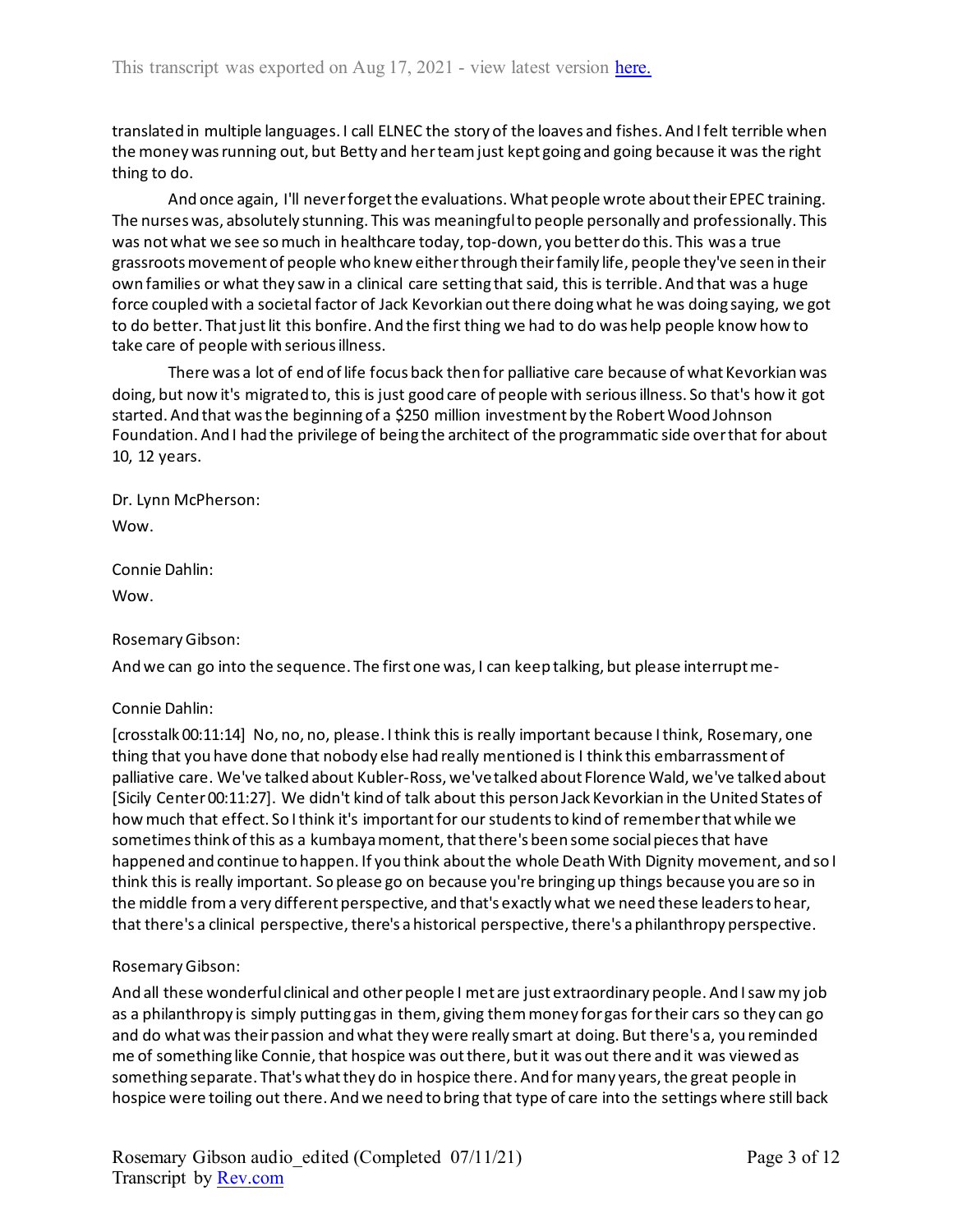then and probably today, most people die. And in hospital settings, they die terrible deaths because they're surrounded by machines. Sometimes you can't even see them. And we forget that there's a real person there.

So the first part of our platform, and I would say this palliative care work was the first time that RWJ, I developed a strategy and we had strategic objectives and we had measurement, that had never been done in philanthropy. So first it was educating the physicians and nurses. We started there. And I relate a part of putting content out there. I said, okay, so what will motivate people to want to learn this content? So I went to the licensing exams, the US Medical Licensing Exam and the NCLEX, the folks that do the NCLEX exam at National Council State Boards of Nursing. And I said, would you like to put this content on your exam? And given what was going on in the whole society they said, absolutely it's time.

And so we funded an effort to have a great clinical people, physicians work with the National Board of Medical Examiners and for nursing leaders. I think Betty was very involved in that to work with the NCSPN. So put it on the test because this is important enough in our profession that we need to know this. And then the American Board of Internal Medicine, they did a two-part series that just flew off the shelves. It was a 101 ABM for internal medicine. And then they had what was terrific volume two, a set of one page case stories written by physicians about their experience of caring for people with serious illness, some good, some not so good. And that gave the motive, this is personal as well as professional. And we brought the two together. And I think this is why this palliative care field has moved very quickly and has been pretty successful in growing.

We have a long way to go, but it was because it engaged people emotionally at a visceral level, as well as being part of our profession, that we need to know the science. We need to know the clinical application in the care of patients to achieve better outcomes.

So that was the first platform of providing educational opportunities for physicians and nurses. And we stuck with that because it was great to see in EPEC, you had social workers and lawyers and ministers. Again, that umbrella extended very broadly and that happened on its own. So that was a part one. And then what was happening was we were getting calls from people that wanted to know, how do I do this? How do I set up something called this palliative care program? Because, Connie, you mentioned you were at Mass General with Dr. Andy Billings, and you guys were one of the first. And Charles had his program at Northwestern. And I remember talking with Andy and Charles, and they said that, we're getting all these calls from people. And that said to me, now that people were becoming knowledgeable about the science and the practice of palliative care, they wanted to know what can I do when I go back home to my organization? Where do I begin to actually put this into action?

So the conversations with Andy and Charles and others, we said, well, we need something to help people set up a palliative care program and to learn from those who have started doing it. And that's where I came up with the idea of a center where people can, it can be a hub for this knowledge development exchange and acceleration. So I went up to a visit with a Dr. Diane Meyer and Dr. Christine Castle at Mount Sinai Hospital in New York. And they had a palliative care program at their hospital as well.

And I went to them for a variety of reasons in part, because Chris was, Dr. Castle was wellknown to the medical community, had been at American Board of Internal Medicine, knew leaders in medicine like the American Hospital Association. So she could make great connections. And Diane was a truly committed clinician. And I think she says this publicly. She said I've been thinking of leaving medicine and just going to open a bookstore or something. Because there's many of your people listening to this right now, understand there are some real challenges. And there were challenges back then. And this was back in 1998 or 1999. So it was happening very quickly.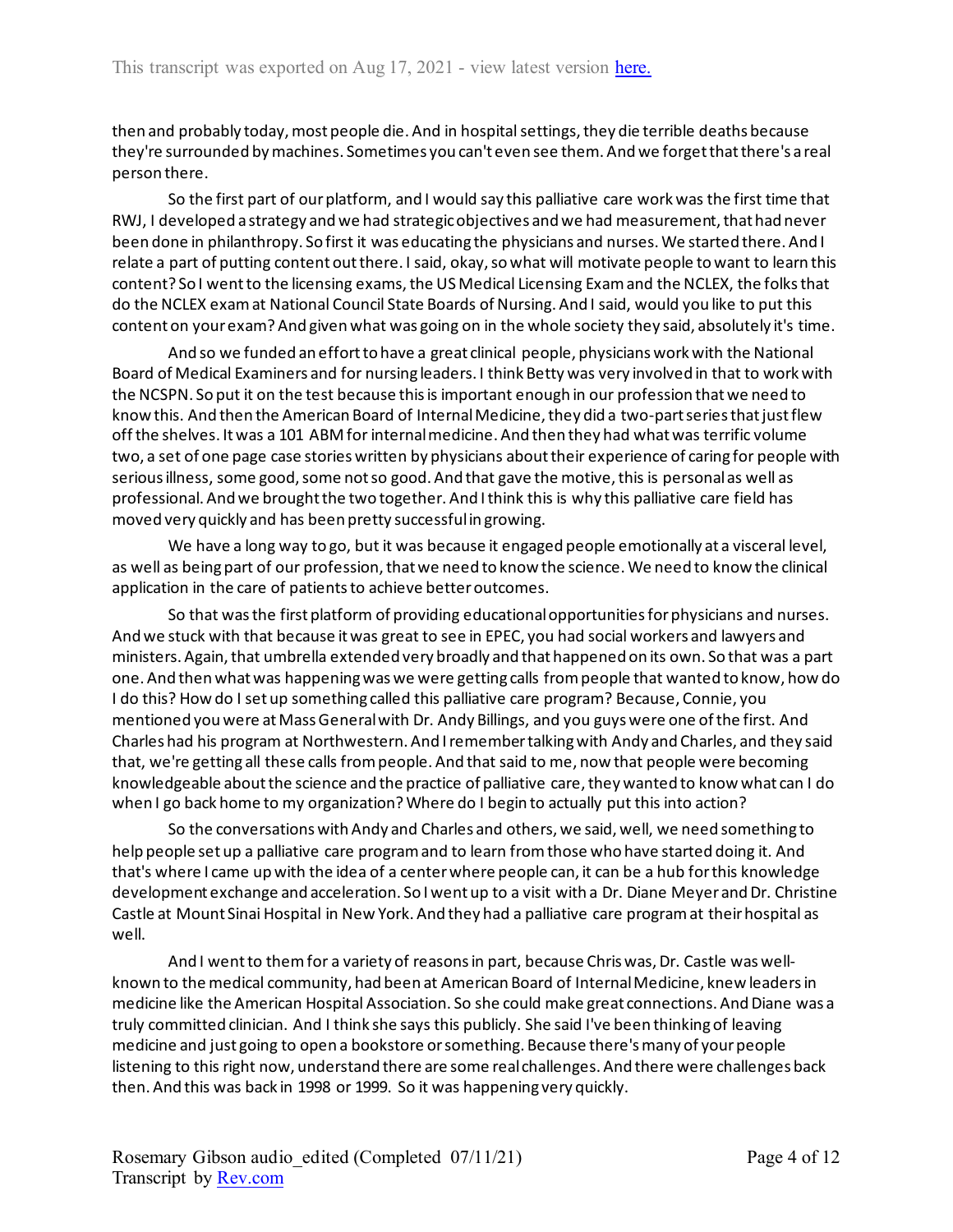1995, the study was reported in JAMA. Jack Kevorkian was out doing what he's doing, helping people end their lives. We started EPEC and ELNEC the next year or two. So in 1999, went up to Mount Sinai and I said, would you submit a proposal to the foundation to start a center? I came up with the name of the Center to Advance Palliative Care, and they did that. And in 1999, CAPC was launched. I got some pushback from a lot of people saying, well, why are you going to Mount Sinai? It's not exactly a great place that exemplifies what's going on. And I had a number of reasons for that. And it turned out to be quite successful.

Here we are. CAPC just, because what we needed was an... This was a model that the foundation had used called National Program Officesfor different initiatives. We would set up something called a National Program Office that would take a national leadership role in taking an idea, a concept, putting it into practice and working with people around the country. And so CAPC took off, it just celebrated its 20th anniversary about a year or so ago. And they've successfully evolved into a membership model. They got off philanthropy. And so what we needed was not just good clinical knowledge, but business sense. We need someone who can create and sustain an organization. And we had to use different tools like social marketing, because the message for palliative care, this is an important lesson that I learned for being at RWJ, you need social marketing to, how do you message, how you message a physician is different than, and how you message an oncologist versus a trauma physician or a family physician is very different from the message that you'll give to a surgeon, for example. And then it's a totally different message for nurses, and yet a totally different message for hospital CEOs. How do you get hospital CEOs on board to support establishment of a palliative care program?

We had to bring in finance people. We have to renderto Caesar what is Caesar's. So how do you make the financial case for palliative care? And that's not because we wanted it to be monetized, but that's just the reality of the organizations we live in. And I'll never forget a story that was published in The Wall Street Journal below the fold, when it was people read physical papers about how palliative care can actually add value to hospitals. And you can bet that that was read by hospitals CEOs.

And I'll tell a quick story. You mentioned you had Patrick Coyne on as one of your participants in this series. At the time Pat was at Virginia Commonwealth University Hospital and they were having some people to come in and help the hospital be more financially viable. And they were worried that they were going to be cut. And back then MCV Hospital was a public institution. And so I put them in touch with a great capability that was developed at CAPC and their financial algorithms about how you can show that you're making a contribution to the organization, not just for patient care, but you also know how to talk to your financial people in ways that they'll understand. That was absolutely critical. And when you had that capability, financial people would say, oh, well, this makes a lot of sense now, you're talking my language.

Again it's, in a good sense, social-marketing thing to help them understand what this is and how do you help them make it work for their institution. And so the folks that VCU hospital, they took advantage of CAPC's toolkit. And after the consultants left and gave their report to the board, they were so excited that the report that they gave to the board was palliative care should be integral to this hospital. So we needed to develop all these different tools if palliative care was going to live and thrive in the real world. But now we have the challenges of how do we remain faithful to it. And I'll get to that in just a minute.

So I think one of your questions, Connie was, was there a turning point? When did you know that this was going to happen? And here was the moment. So one of the things we did when CAPC was set up, we had funded Bill Moyers who came to us. He was from PBS, did documentaries on a whole range of subjects, highly respected as a journalist. He came to us and he said, "I watched as my mother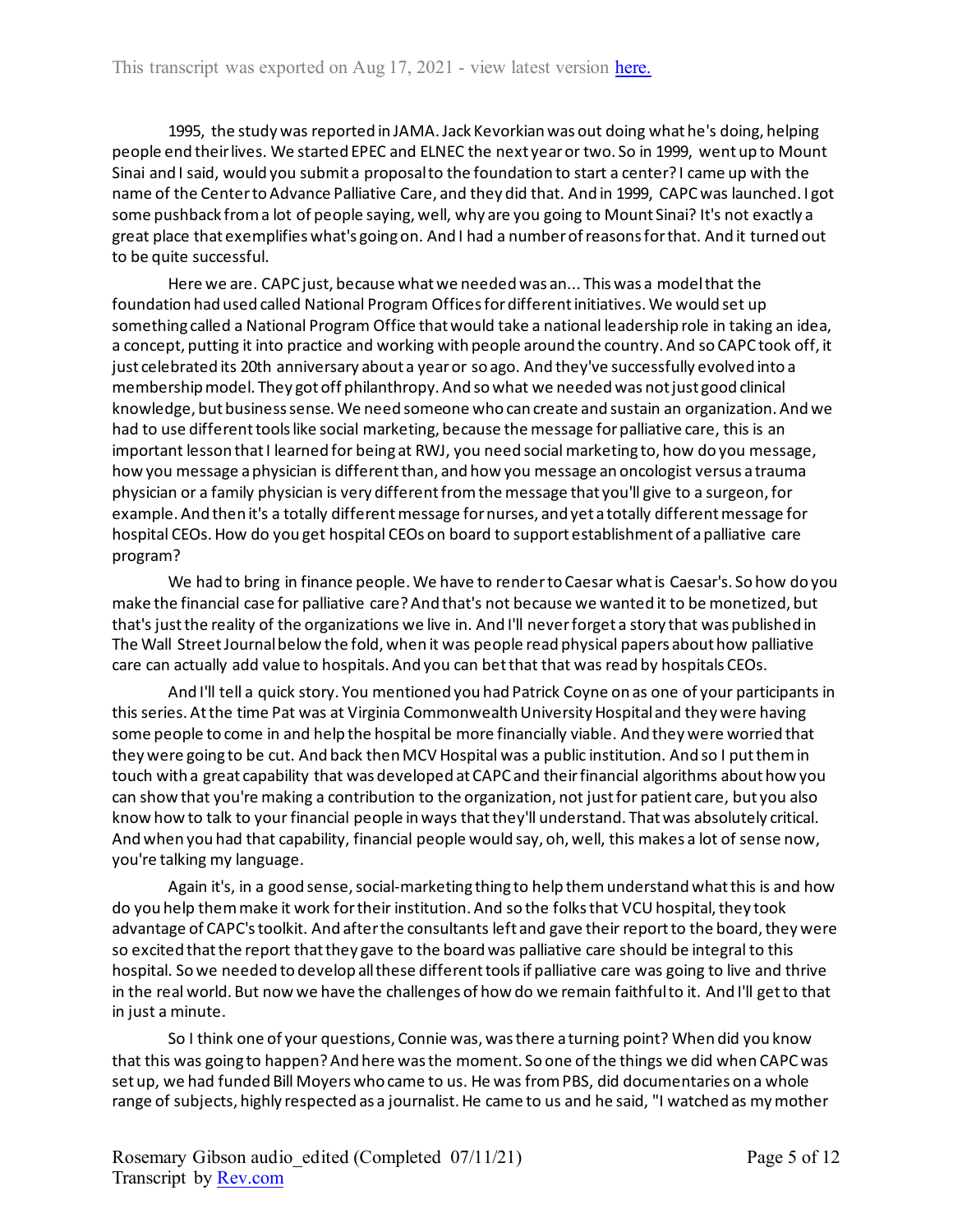has gone from aging to dying", and he wanted to do a documentary on this. And after a lot of work and hours and hours of filming many of the leaders in palliative care, you probably remember that Connie. A four, I think it was four and a half hour, four, maybe six hour documentary over four nights was aired on PBS. And what we did to ensure that hospitals knew about it, because what they did was they showed what care could be like, how it could be better for people with serious illness. And it was hospice hospitals, and it was absolutely stunning.

After the fourth day, after six hours, I didn't want it to end. It was so good. And it gave a platform to so many people in the field. So when that program aired and a letter had gone out to every hospital CEO saying, by the way, this is going to be on, we hope you'll watch it. And here's what we had very quickly, CAPC had been only open about nine months and sent out information on palliative care. After that aired, foundation had been contacted by 25% of US hospitals saying we want to do what we saw on that program.

And that's when I, I'm still getting chills. That is when I knew that we were there and CAPC had arrived at exactly the right time. And the confluence of communications, clinical, in clinical side of an organizational side. And now the communication side to communicate broadly to the public. And so I remember talking to our board of trustees, I had to get approval for all of this from our board. And they were generally very, very supportive and they said, okay, so how many hospitals will have palliative care programs by X? And I absolutely had no idea, but I pulled a rabbit out of the hat and I said, we'll have 1000. And there are about 5,000 hospitals at that time, 4,800. And that's the exact number, about the exact percentage, 25% of US hospitals that contacted us. And there's more, but I'll just stop there.

## Connie Dahlin:

Wow. Amazing of just you were kind of thinking of all these things. So you had started ELNEC and EPEC because of the support study, which the students, you will have to read the support study, that's part of your required reading. But also of thinking. So when you had ELNEC and you also had CAPC, talk to us a little bit about, because we had Ira on what made you think about this promoting excellence [inaudible 00:27:18]?

# Rosemary Gibson:

Yeah. Promoting excellence was the first thing we did right around the same time of EPEC. Because frankly, we didn't really know what to do, but we put out a call for proposals. And I still have that call for proposals up in my files. And it was called Promoting Excellence in End-of-life Care. And it was simply to say that this is an incredibly important issue, we need to fix it. And we want to hear from you the field, from community-based, hospital-based, how can we promote excellence in end-of-life care? So that was the first national program. And so, announced that we were going to be in the space.

And you've heard from Ira and Jeannie who did a magnificent job with promoting excellence. And I'll never forget there was, they were a grantee and they said, when we got this call for proposals and we were all in the meeting room thinking about how to respond to it, people just applauded. That was something whose time had finally come. And we got so many proposals. We couldn't fund everything, but there needed to be a focal point of national leadership to say, this is important for our country, for our health, obviously for patients and their families. And you've heard about the whole variety of projects and how they morphed into some great work in communities across the country.

What was especially extraordinary was the national advisory committee that we brought together for promoting excellence and end-of life care. I give tremendous credit to Ira and to Jeannie for cultivating that advisory committee. These were leaders in their medicine and nursing and other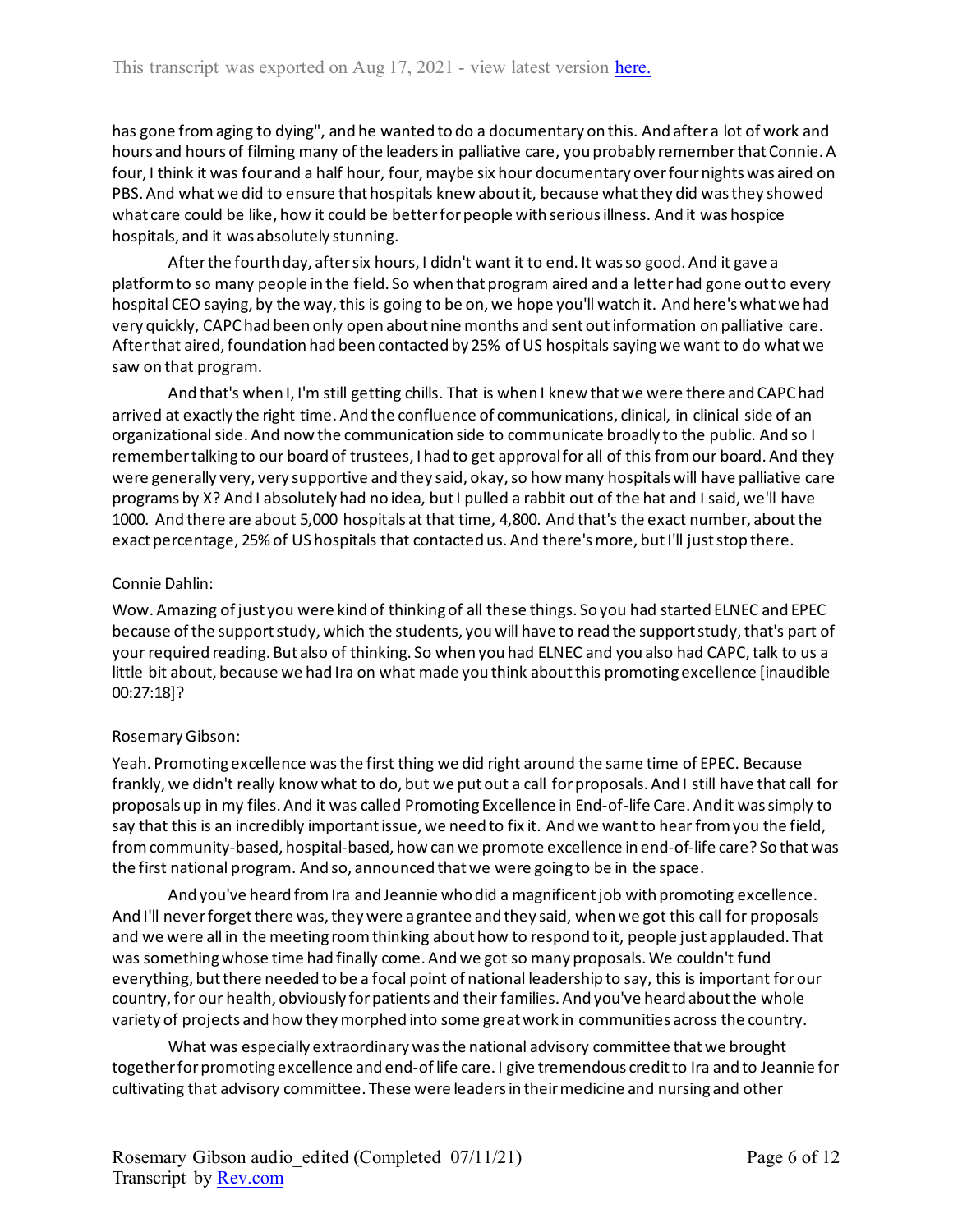professions. [inaudible 00:29:31] Raphael from the Visiting Nurses Service in New York City, an icon in the field. Rich Payne, an African-American pain and palliative care phisician who was, what was it, Sloan Kettering, and then went to Duke. Rich Delapena from Kaiser Permanente, that inspired him and he led the palliative care development at Kaiser Permanente system.

And I'll never forget that after maybe seven, eight years, the program was coming to an end. Nobody wanted it to end, but we had to end it. And nobody wanted to leave this advisory committee because it formed so beautifully. Again, because of people's personal, as well as professional commitment. And this experience of, we call it social change, it addressesthe head and the heart. It's not something that comes Massive, from Medicare or CMS, but this is truly grassroots. And if you look back at the history of hospice, hospice was grassroots because something was terribly wrong, and palliative care had that same grassroots and that's what helped it grow. And then we have the challenge now of when the grassroots meets reality of this big system that has its own purpose and operates too often for its own benefit and not the benefit of patients. And we should talk about that.

## Dr. Lynn McPherson:

No, I think that would be great. Given what you know and what you see now what, what keeps you awake? What are you worried about and what are some of the directions that you want to tell our students as leaders of where they need to move to or help go to the next level?

## Rosemary Gibson:

Well, I remember giving a talk at the American Academy of Hospice and Palliative Medicine, which they invited the nurses that year. And now they've merged, they've come to, Connie, you know about that, right? And I said, how do we remain true to what we've started? How do we ensure fidelity to the principles of patient and family focused-driven palliative care as we grow up as a field, because we basically built a field. If I had to think of a contribution that we were able to do at RWJ, we built this field because it didn't exist. We had hospice, which was an incredible contribution, but we were able to build this field.

I'll tell you an ending story before we leave, remind me to do that, but it's out there. And I remember having an email exchange with Dr. Steve Schroeder, who was then president of the Robert Wood Johnson Foundation and he was internal medicine position at UCSF. And I give him tremendous credit that he let us run with it. He allowed us to lead and he was always there to guide the ship, make sure we were going in the right direction. And I said to him, "Steve, I'm very grateful for your leadership because that's what made this possible." And this is a lesson that today is really tough to do, that organizations often don't give people the room to lead.

So I have to give credit where credit is due, that Steve's leadership allowed people, allowed me to lead, be a servant leader, really, to the people who wanted to do better. And all this time, Connie and Lynn, I'd be on the phone with people, leaders in the field and say, how do we do this? I remember talking with Dr. Susan Block about how can we get into this, the medical licensing role, get in there to put this on the exam. And she was brilliant because what did I know? But just like in palliative care, you have to listen. You have to ask and just sometimes just sit and listen. And people will tell you what to do. They'll tell you how to do it. It's not that we had any knowledge at the foundation. I didn't have any knowledge. I knew nothing of this, but knew enough that we had to just listen and then make judgements.

## Dr. Lynn McPherson: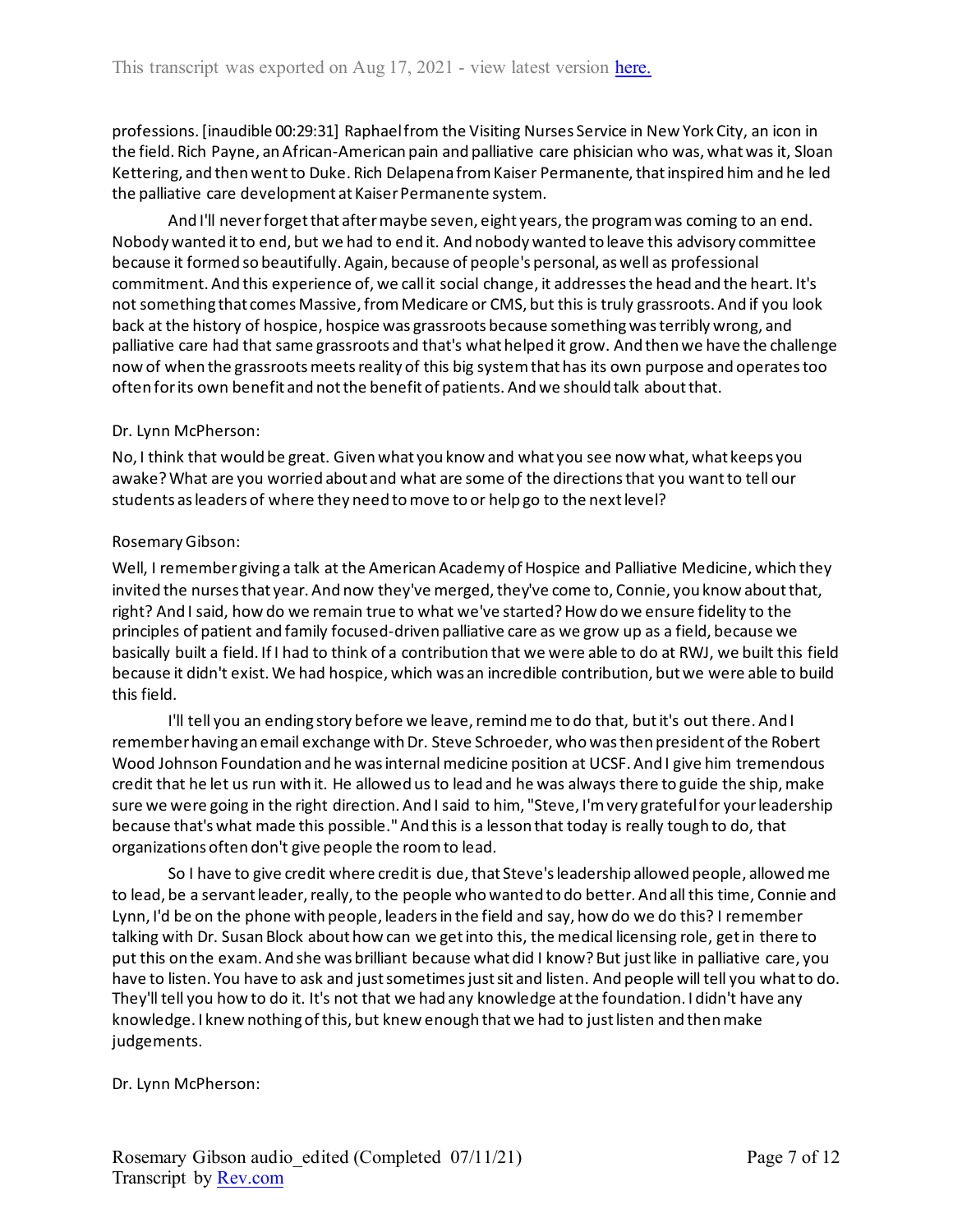Well, if I could say one thing, when we were doing this, Connie said, "We've got to talk to Rosemary Gibson." And shame on me. I said, I'm sorry. I don't know who that is. And she explained to me who you were. I was like, oh, okay. Oh my gosh, you must be so tremendously proud of your legacy. The things that you started 20, 25 years ago are still leading the field today. You must be laying in bed at night and say, dang, we did a good job. It's amazing.

## Rosemary Gibson:

Well, Lynn, let me tell you, this is also, I'll tell you now, this is an incredible story. And it's why we do what we do. So a couple of years ago, my sister, my older sister called and said she had been diagnosed with cancer. And she had gone through some treatment. And then nine months later she needed a major surgery. And so I went up, this was at Brigham and Women's Hospital in Boston. I would have to see her after the surgery and she was on the oncology floor. And I was in the room. I was actually very impressed with the care that she was receiving. And I've written books on medical mistakes and overtreatment, so I'm a pretty tough customer. You know?

And so she went out for a test or something. So I'm sitting there in her room and a beautiful young social worker comes in and she sits down. And she said, I want to thank you. I said, well for what? I had never been there at this hospital for, I didn't know her. And she said, well, your sister's oncologist from Dana-Farber had told your sister, Julie, that the care she was getting was because of what I had done. And I had no idea how they knew anything. And that was the first time that I realized that she was in the palliative care unit on the oncology floor at Brigham and Women's Hospital.

Dr. Lynn McPherson:

Wow.

## Rosemary Gibson:

It gets better. The bedside nurse had done the ELNEC course because I was chatting with them about how they got into palliative nursing. The nurse manager on the floor had done the 18 month course at Harvard Medical School interprofessional for mid-career people. They'd come in for a couple of days, several times a year.

Dr. Lynn McPherson:

I did the program too.

Rosemary Gibson:

You did? I had provided seed funding to Andy and Susan to start that program.

Dr. Lynn McPherson: Of course, you did.

Rosemary Gibson:

These were the people taking care of my sister.

Dr. Lynn McPherson: Wow. A small world.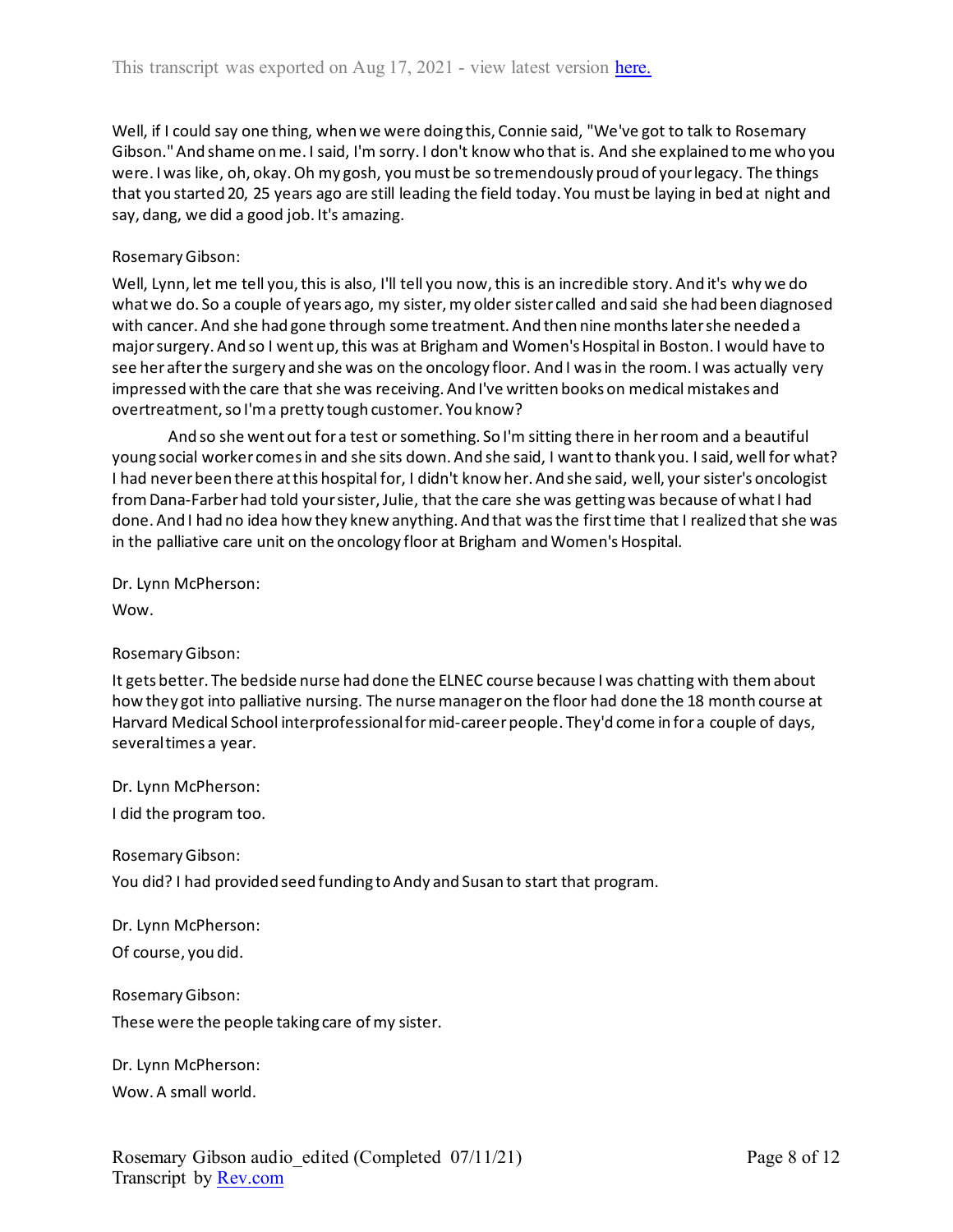## Rosemary Gibson:

And that was my last visit with my sister.

## Connie Dahlin:

Well, you know what, it's sort of interesting, Rosemary, as I actually started my nursing career on the surgical oncology floor at the Brigham. And so it was very interesting for me because at that time going way back, the Farber used to have their own floor and the Brigham had their floor. And so patients would come over and go over. And it was very interesting of this concept of palliative care and hospice care and these conversations. And just thinking about how far we've come. But I think what you really remind us is there's this interesting social context, this philanthropy, this social change that happens that has to be a partnership and collaboration between people like you, who are visionary to understand something is not right and we need to figure out a strategy, to clinicians who want to do it, to the CEOs who need to fund it, to this other architecture behind that kind of is the structure upon which we have healthcare. There's so many different parts.

And so I think that the part for us is helping our students who are going to be leaders saying that there is a social change and there's so many constructs from a messaging to providing a care, to thinking about the financial picture. And you've been such a part of that, which probably when you started out and thinking about some of the ethics and the medical errors and things like that of quality to then palliative care, that was also just an interesting transition as well.

## Rosemary Gibson:

That's a number of great points there, Connie. Just two things I want to share with you from being with my sister for that period of time. This is school of pharmacy, right?

Connie Dahlin: Mm-hmm (affirmative).

# Rosemary Gibson:

The quality of the pain management that she had was extraordinary.

## Dr. Lynn McPherson:

Good drugs that are living through chemistry and better dying through chemistry too, right?

## Rosemary Gibson:

Yeah. And the second thing is the importance of listening to the patient and family. I remember my sister telling the story of what it was like to go from where she was in Massachusetts by ambulance to the hospital. And she described feeling every bump, how painful that was. So I'm sitting in her room and she was out. And I heard the nurses and the doctor talking, they weren't talking to me, but they were talking among themselves. And the doctor said, well, how about hospice? And the nurses said, the family doesn't want that, meaning me. And here was the reason why, for her to be physically moved, it would be so painful. And thank heavens for the nurses who understood that. And that taught me so much about, we think we know, but we don't really know until we ask and engage.

And one of the best questions, and I think this is something for everybody, was taking care of patients. And Connie, you probably, both of you know this. It was first taught to me by a physician up in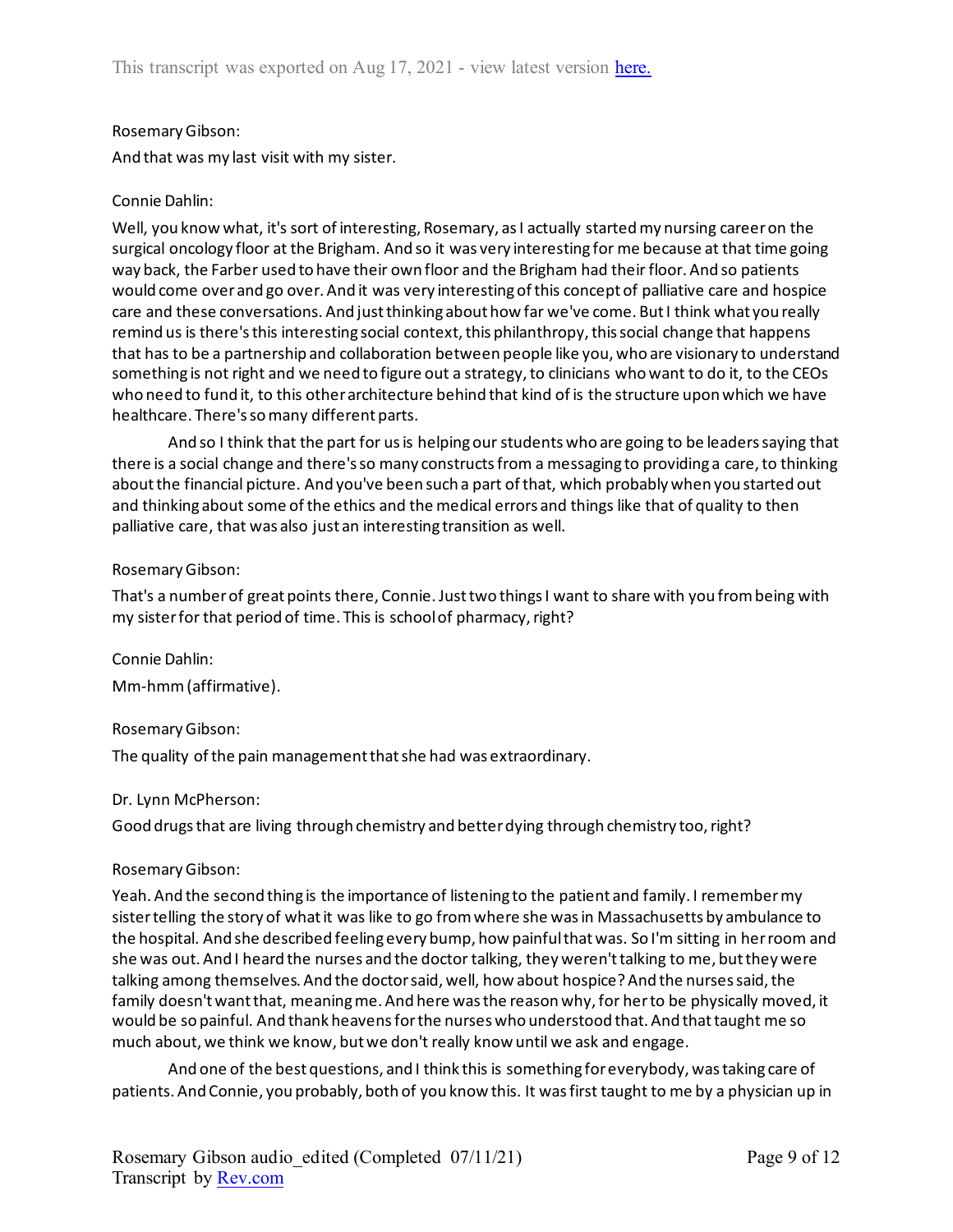Wisconsin. He said, his favorite question to patients is not what treatment do you want or this, or do you want hospice or the clinical trial. He said the most important question is, what's important to you right now? People can answer that question and they will tell you, and what was important for me was my sister was getting great care and I didn't want that disrupted nor to have her suffer just for the sake of being moved because, well, it's a different payment thing. And I couldn't have asked for anything better than what happened.

The other thing that was really wonderful, and I've learned this from the social worker, I thanked her, she also said, thank you for my career in palliative social work. The other thing I learned is the importance of telling people when they've done something, to let them know. That's an incredible gift you give to them. And the other bigger picture is, the good work that you've done, Connie, Lynn, this will come back to us, the people that we love and we make the world a better place. And that's what I say to future leaders who are listening. You have the opportunity to figure out how to make it better and it's not easy, but when you do, it's extraordinary.

And you know how I knew we were right on track? It's not what I thought. You can't have ego in this. It's when we would get letters from the Robert Johnson Foundation, someplace up in New Jersey, we got letters from family members.

Dr. Lynn McPherson:

Wow.

Connie Dahlin:

Wow.

## Rosemary Gibson:

Somehow they found us out and they got to us. And I remember a letter from a woman whose husband died in a palliative care program in Ohio that I think was involved in the palliative care leadership centers. And she just thanked us. And she said she saw that we're going to be giving more support to help more hospitals do this. And she said, I just want to thank you for what you've done for my family, for my husband and my family.

And when you get that kind of feedback, that's when you know, it's not the performance reviews at the hospital or the metrics. This is where the real conflict is for people working in these complex systems. You have your duty to Caesar, your boss and the organization and all its metrics. And then you have the duty to the patient and their family. And too often that conflicts that creates a lot of angst. And I just hope that palliative care, back then I called it, here's what I called palliative care and what I observed. We were rescuing people, physicians, nurses, others from the rising waters of the Medical Industrial Complex and putting it there. We're getting in lifeboats to get out of those rising waters and create something different.

Connie Dahlin:

Wow.

# Rosemary Gibson:

And those rising waters are still there, and even more than what they were. And it's a huge challenge. How do you take good care of people in these systems? And I've watched how palliative care people were interacting with, because I still go out to palliative care programs, and I see the frustration how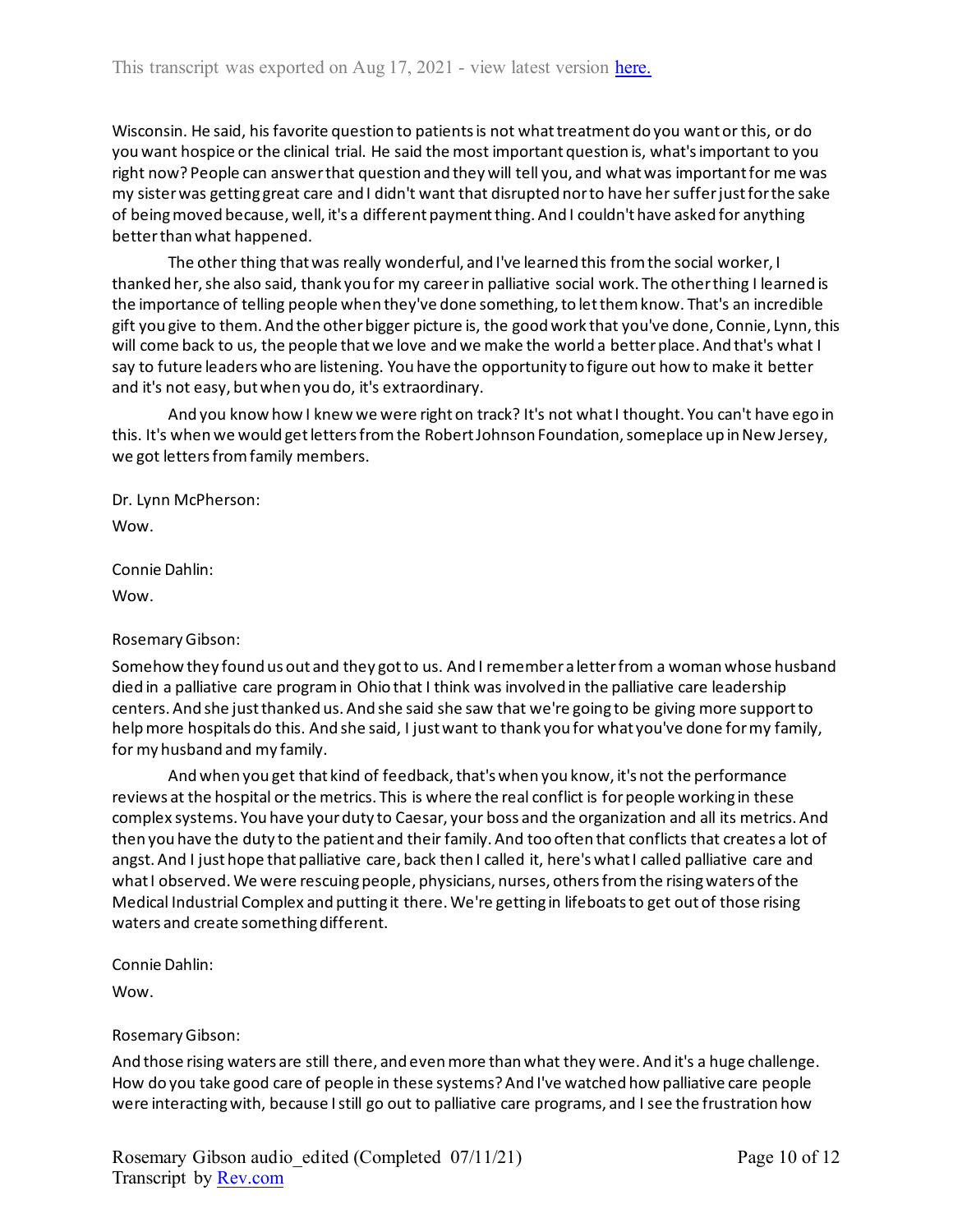many palliative care patients they have to see in a day. Well, this is not your eight minute primary care visit, which also is not right. That's why I say, how do we remain true to this in the environment in which we're working. And it's not easy. And I think having conversations about that would be really important.

#### Dr. Lynn McPherson:

Connie, I don't think is going to get any better than this. I think this was a wrap right there.

#### Connie Dahlin:

I think there's so much for our students to think about and thank you so much for just your vision and your steadfast commitment to this and the fact that you're still committed to going out and seeing programs. And this whole, as you said, architecture of thinking that. I think that's such a great metaphor. And I think again, you were the first person who was really thinking about this continued social change and our commitment. So, again, it's just really been such a delight to speak with you and an honorto kind of hear your vision from your perspective. So thank you.

Lynn, do you have any other last comments?

#### Dr. Lynn McPherson:

I just have to ask one last question. What is your background? Are you a business person? Are you a healthcare provider? How did you get this vision? Where did this come from?

#### Rosemary Gibson:

That's a great question. I'm a graduate of Georgetown, which I'm so grateful to have had that opportunity. And I had a good generalist education. And I didn't realize that at the time, the importance of that, that you just don't study a certain track, a certain professional line, you study life and philosophy and you study theology and history. Those were required courses back then.

## Dr. Lynn McPherson:

Wow.

## Rosemary Gibson:

And also it's how you live your life and your commitment to want to do something and to do it with humility. Someone said, if you do good with one hand, the other hand shouldn't know. So you can't have any ego in it, but just do good and find good people. And Mahatma Gandhi said this, "When there's a good cause, people will pop up." We had a good cause and people were popping up. And how do you give them something great to do? And it was such a privilege to be at a place where we had the resources to make that happen.

## Dr. Lynn McPherson:

Well, we use one of Mahatma Gandhi's lines as the motto of our program, "Live as if you were to die tomorrow, but learn as if you were to live forever." So we're all about lifelong learning. So thank you so so much in-

## Rosemary Gibson:

[crosstalk 00:47:42] Thank you so much, Connie. Thank you, Lynn. What a real pleasure.